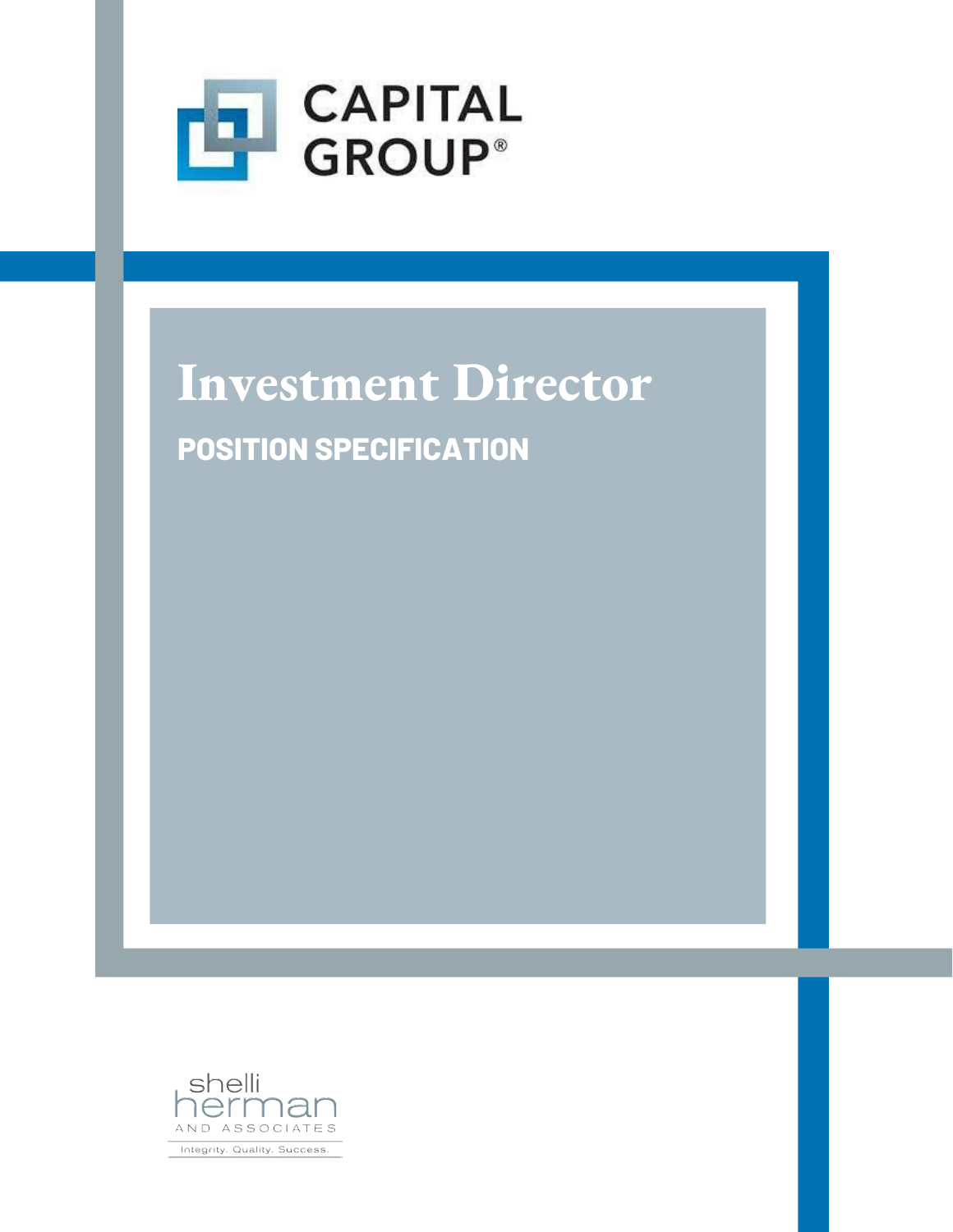

### **ORGANIZATION**

**Founded in 1931, Capital Group ("Capital") is one of the world's largest and most trusted investment management firms, managing approximately \$2.6 trillion in assets on behalf of more than 60 million individual and institutional investor accounts in 29 offices around the world. With 7,800 associates in offices across Asia, Australia, Europe, and the Americas, Capital strives to improve people's lives through successful investing.**

Capital takes great pride in helping millions of investors around the globe fulfill their dreams and financial goals. The firm assists millions of people in achieving financial outcomes that are otherwise unobtainable on their own from home ownership and higher education to a comfortable retirement. It has always been essential to Capital's business to espouse values that include mutual respect, fairness, and integrity. The diversity of Capital's associates and the breadth of their experiences is a cornerstone of the firm's success.

Private ownership is key to the organization, allowing the firm to focus on the long term even if its views prove unpopular in the short term. The firm's financial position is managed conservatively to ensure financial strength through market cycles, and is committed to sustainable, balanced growth while maintaining healthy profitability. Capital strives to fulfill its obligation as stewards and do what is best for clients over time, with due consideration for associates and Capital Group shareholders.

The Capital organization is composed of groups that perform securities analysis and portfolio management, market and distribute the organization's investment products, provide service and operational support, and manage the firm's large technology infrastructure. Capital Group offers a range of products, including more than 40 mutual funds, known as the American Funds®, as well as separately managed accounts (collective investment trusts) and high net worth investment services. In addition, they offer the American Funds Target Date Retirement Series (available for IRAs and tax-deferred retirement plans), college savings plans, and a full line of retirement plan solutions. Clients include institutions such as public and corporate retirement plans (defined benefit and defined contribution), endowments and foundations, sovereign wealth funds, financial institutions, retail investors (who invest via the American Funds mutual fund family in the U.S.), and high-net-worth individuals (served by the Private Client Services group).

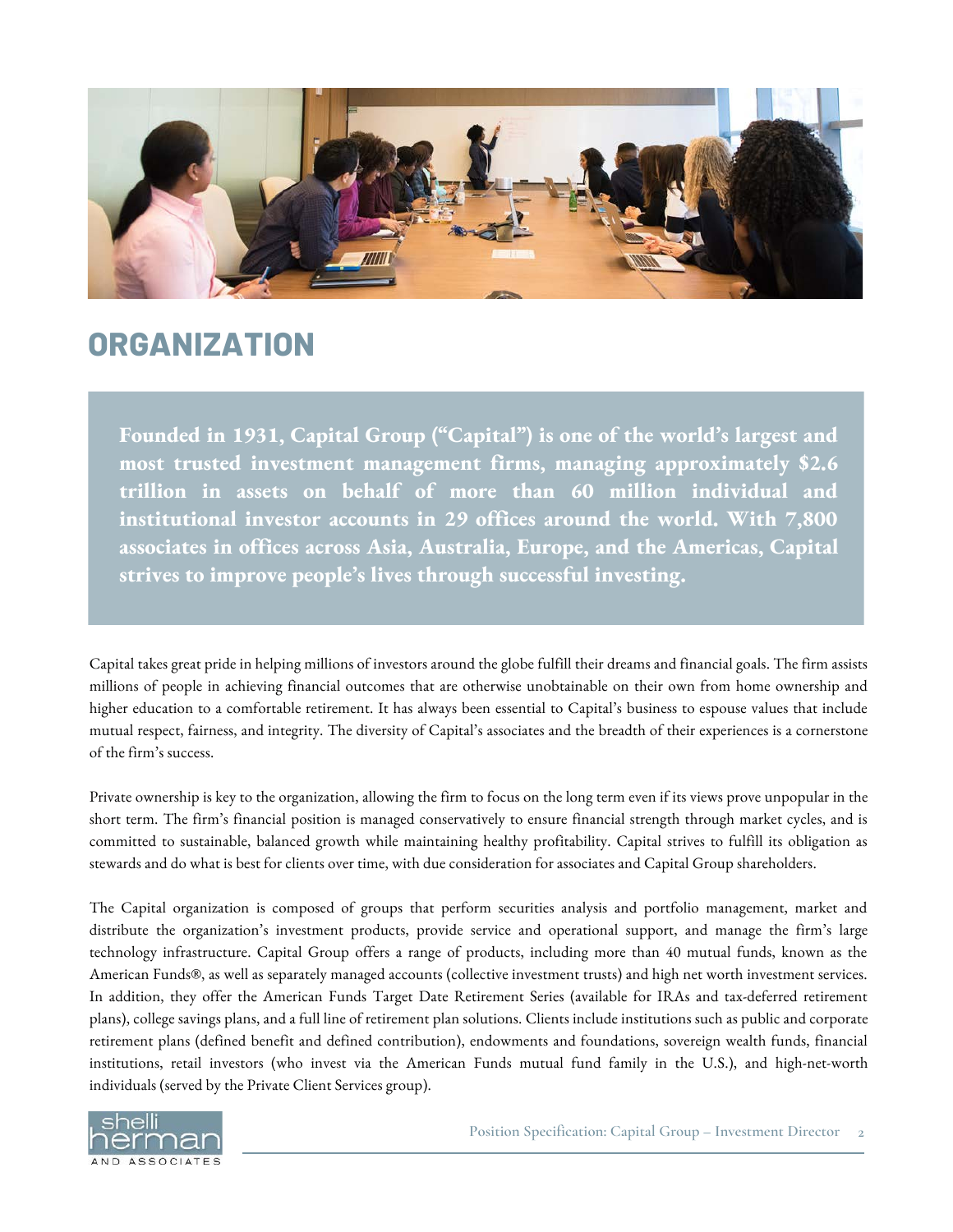

#### **INVESTMENT APPROACH**

**Capital's core mission is to improve people's lives through successful investing. To accomplish this, the firm invests clients' assets based on rigorous research and careful attention to risk. The firm believes that active investing (picking individual securities as opposed to indexing), provided by the right managers at the right price, produces significant advantages to investors over the long term.**

The job of the long-term active manager is to look for value in enough places to help investors do better than the market average over meaningful periods of time. Capital's track record speaks for itself and the firm takes pride in the level of transparency both in investment results and the cost to the investor for Capital to achieve those results. Capital has consistently been among the lowest-cost fund managers, comparable to many passive providers. The firm's portfolio managers are among the most experienced in the industry, with an average of 27 years of industry experience and 22 years of experience at Capital.

Over several decades, Capital has developed a unique approach to portfolio management that shuns the "star system" in favor of a multi-manager structure called The Capital System. With each investment offering, the firm begins by defining a clear investment objective and assembling a diverse team of portfolio managers and investment research analysts best equipped to pursue the universe of investment opportunities available. The Capital System is designed to enable individual investment professionals to act on their highest convictions, while limiting the risk associated with isolated decision-making. Funds using The Capital System are divided into portions that are managed independently by investment professionals with diverse backgrounds, ages, and investment approaches.

Capital's commitment to a consistent and thoughtful approach to investing is reflected in strong financial results for the firm. Indeed, the Capital Group/AFD's funds have beaten their Lipper peer indexes as follows: equity funds, 93% of 10-year periods and 98% of 20-year periods; fixed income funds, 80% of 10-year periods and 80% of 20-year periods.

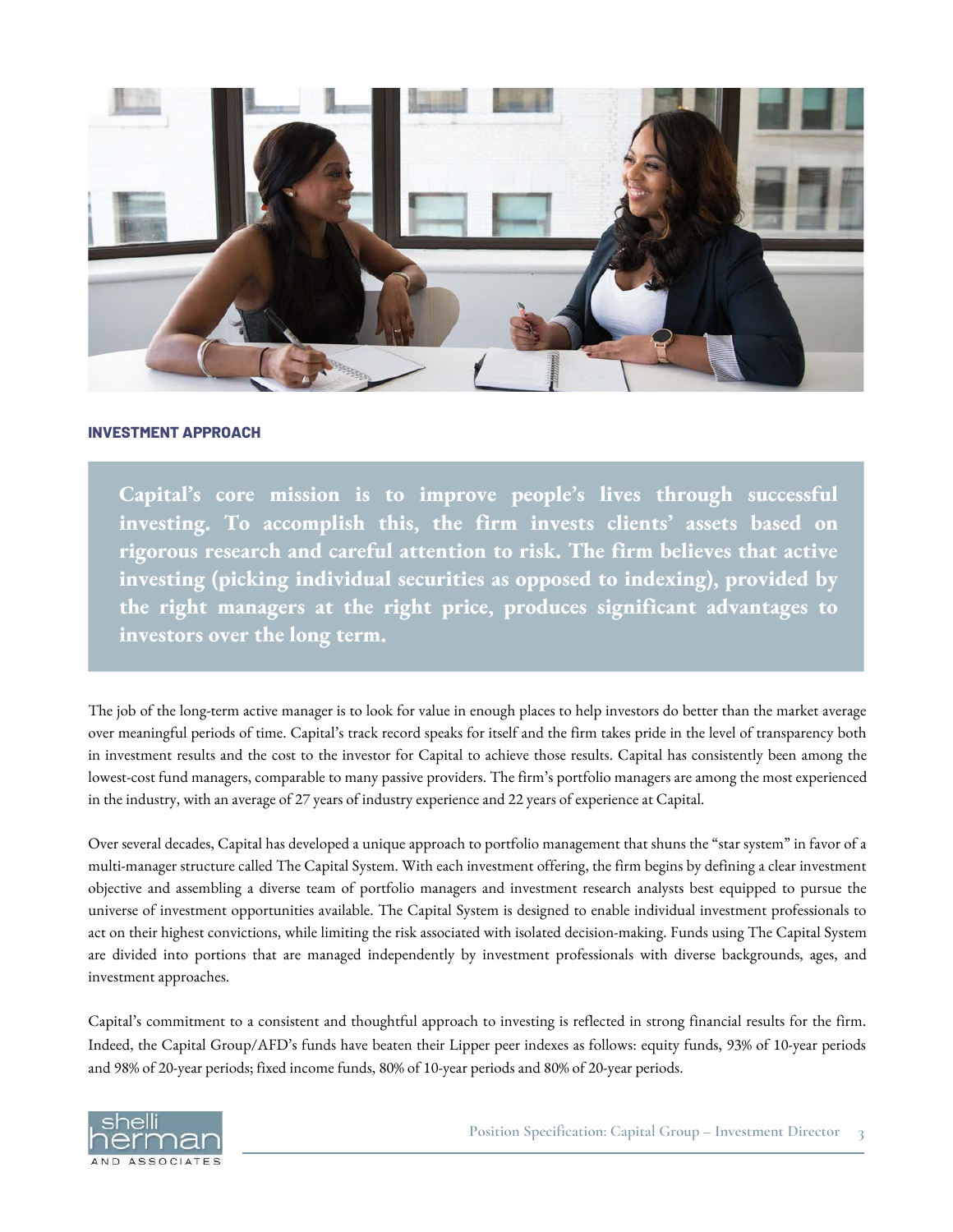#### **INDUSTRY RECOGNITION**

American Funds has been acknowledged by Morningstar for exemplary stewardship that puts investors' interests first, celebrating what they recognize as an elite investment and commercial culture. In fact, Morningstar has nominated Capital Group for their Exemplary Steward Award for the last three consecutive years. In the announcement of the 2021 nomination, Morningstar acknowledged Capital Group's "long history of doing right by investors," transparency around mutual fund pricing, and a system that "has translated into performance characterized by more-limited volatility and downside than many competitors'; at the same time, the firm's plethora of talented investors has also led to superior investment results over very long stretches."

In 2021, seven American Funds were included in the Morningstar® FundInvestor<sup>SM</sup> "The Thrilling 37" list. Morningstar's review of more than 8,000 mutual funds identified 37 funds screened for criteria that include expense ratio, manager ownership, risk rating, parent rating, and returns. This followed the selection of seven American Funds by Morningstar for their "The Thrilling 36" in December 2020, eight for their "The Thrilling 34" list in March of that year, and eight funds that were included in the organization's "28 Terrific Funds" list in 2018.



American Funds won 20 Refinitiv Lipper Fund Awards in 2021, recognizing [American Funds Target Date Retirement Series®](https://www.capitalgroup.com/advisor/investments/target-date-retirement-series.html), [American Funds Strategic Bond Fund](https://www.capitalgroup.com/advisor/investments/fund/rangx)<sup>SM</sup>, and [SMALLCAP World Fund](https://www.capitalgroup.com/advisor/investments/fund/rllgx)®. The annual Lipper Fund Awards recognize fund families and individual mutual funds that, relative to their peers, have achieved consistently strong risk-adjusted three-, five-, and ten-year results. This marks the 13th consecutive year that American Funds has taken home multiple Refinitiv Lipper awards, including 13 awards in 2020.

### **PHILANTHROPY**

Just as Capital seeks to make a difference in the lives of investors, the firm encourages associates to make a difference in their communities. Capital has a strong tradition of service and philanthropy. Each year, associates personally support nearly 3,600 nonprofit organizations through donations and volunteer work. In turn, Capital Group and its charitable foundation enhance that support with funding through grants and matching gifts. During the past 10 years, Capital has contributed more than \$250 million to charitable organizations.

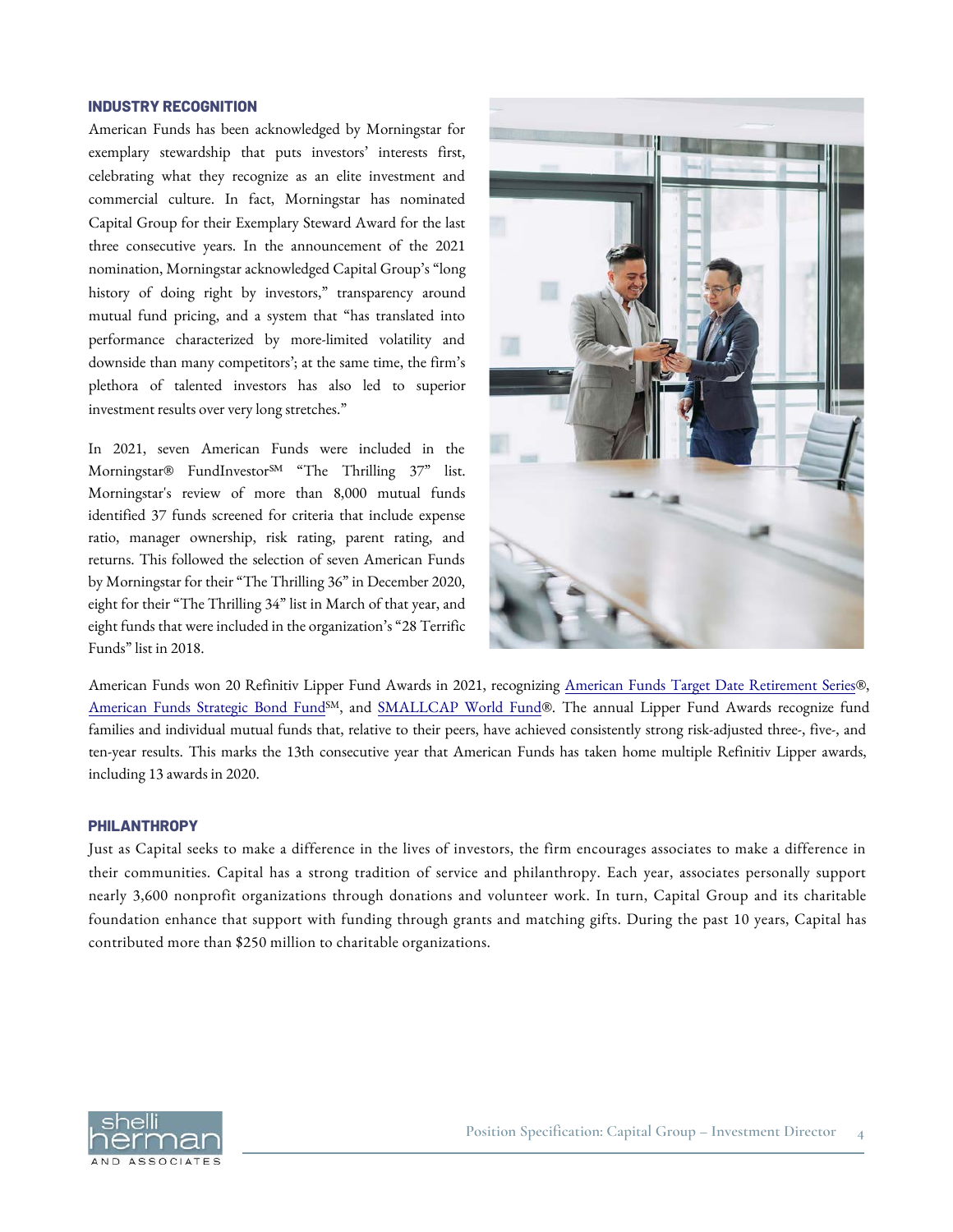

### **CULTURE**

**Capital's operating principles and devotion to clients' objectives are also reflected in the firm's culture. Capital strives to stay humble by recognizing how difficult it is to achieve superior results for clients and that any success is due to the hard work of talented and unique individuals working together. It is a core tennet of Capital's culture to do the right thing as a matter of principle, not just in observance of policy.**

The work environment at Capital is collegial, intellectually rigorous, and honest. Everyone is expected to contribute both as an individual and as a member of a team. Another distinct hallmark of Capital's philosophy is its focus on long-term investment results, relationship management, and the stewardship of the organization itself. After more than 90 years, Capital remains a vibrant and dynamic organization engaged in continuously improving the way it operates, aligning its strengths as an asset manager to the needs of investors around the world.

Capital fosters an environment of mutual respect. The firm values diversity of backgrounds, beliefs, and viewpoints and encourages all associates to participate in discussions. The firm is built on fundamental values that shape decision-making and the way Capital interacts with clients, investors, and one another:

**Integrity:** They strive to do what's right, no matter what.

**Respect for individuals:** They treat people fairly and embrace their diversity.

**Collaboration:** They work openly and constructively together.

**Humility:** Their focus is on their clients, not themselves. **Long-term focus:** They act with the long-term interests of their clients in mind.

**Rigorous analysis:** They make decisions based on evaluation of sound research.

**Consistency:** They can be counted on to act in a predictable manner.

**Accountability:** They take responsibility for their actions and deliver what is agreed upon.



**Position Specification: Capital Group – Investment Director 5**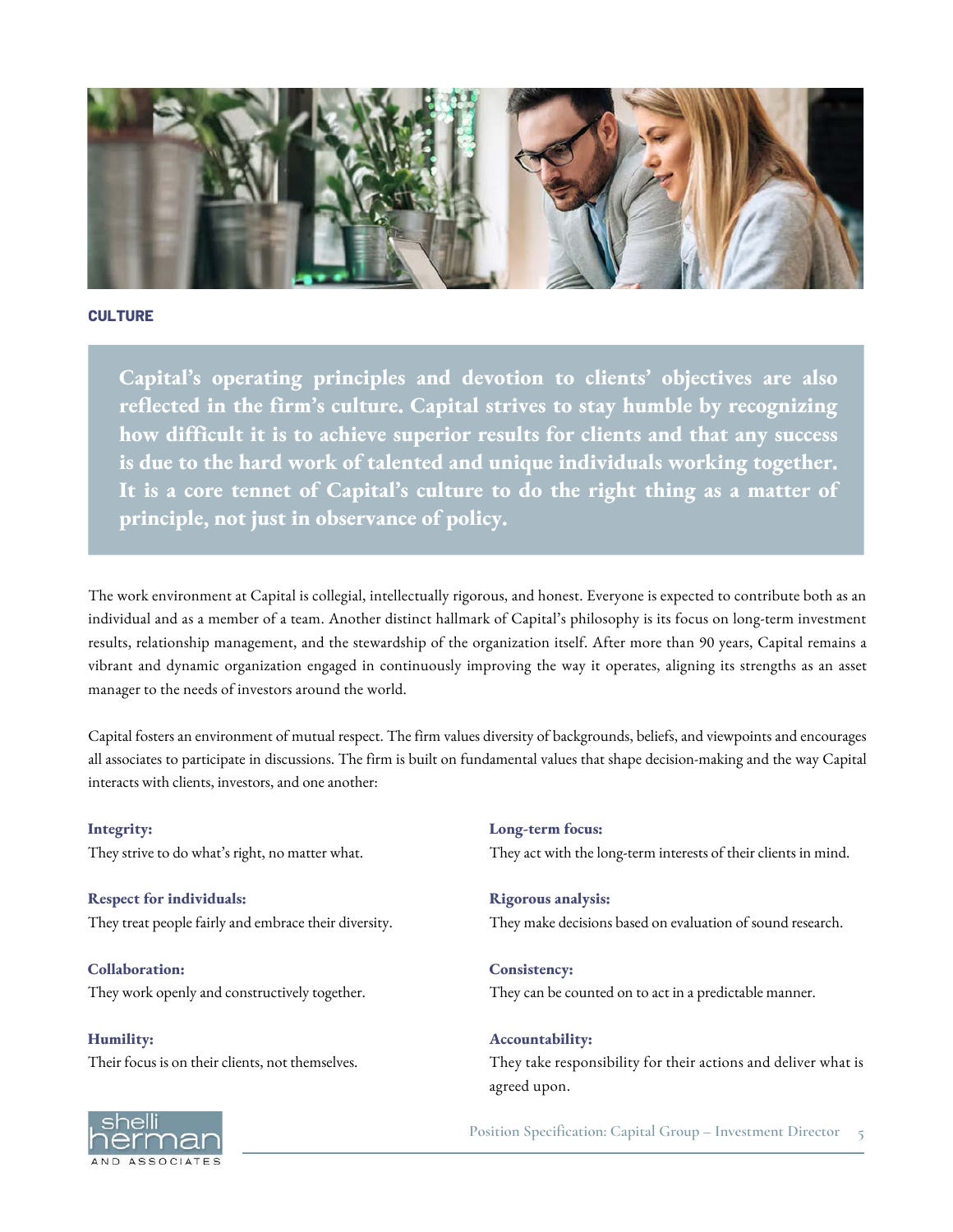

**This is an exciting time to join Capital. The firm is making significant investments in the future, as evidenced by the many initiatives underway across the organization to enhance competitive positioning, improve the way the firm operates, and, ultimately, provide superior investment results and service to clients and investors.**

The organization was named one of the Best Places to Work in 2018 and again in 2022 among large U.S. companies in Glassdoor's [Employees' Choice Award. The recognition was derived from reviews submitted by current and former Capital Group employee](http://www.glassdoor.com/Best-Places-to-Work-LST_KQ0,19.htm)s who rated the organization on workplace attributes, including career opportunities, compensation, benefits, culture, values, senior management, work/life balance, and six-month business outlook.

### **ADDITIONAL INFORMATION**

Additional information on the company can be found at: www.thecapitalgroup.com/us/ <www.americanfunds.com>



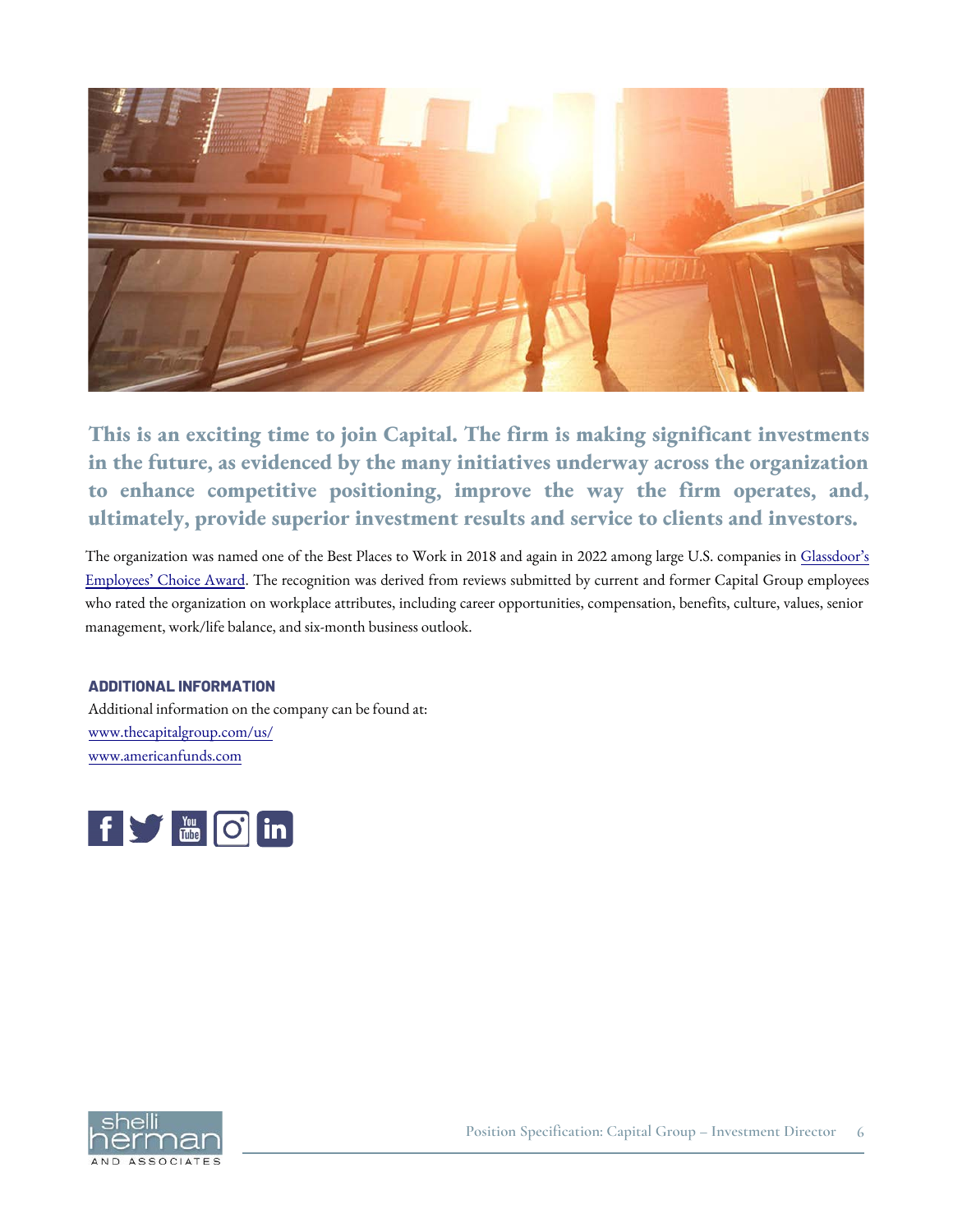# **THE OPPORTUNITY**

**Investment Services includes the Investment Resources Group of Capital Group. Its mission is representing the firm's investment process, thinking, and competitive advantages in a compelling manner. The team works closely with sales leadership to identify and meet the needs of Capital's sales force while leveraging media and technology to creatively deliver the company's investment process and philosophy.** 

**Capital Group has been increasing the presence of its fixed income investment capability across all business segments. To aid in this continuing growth, the firm is seeking to recruit an experienced Investment Director to help build and drive the growth of Capital's short-term fixed income business.**

### **POSITION CONCEPT**



Based in Los Angeles or New York City, this individual will be a key player on a team of nine who report to Ryan Murphy, Fixed Income Business Development Director. The Investment Director will be a business builder, someone who is both technically competent and a sales person, as well as a collaborator who embraces the spirit of an input rich and influence centric culture. As someone who will have a series of experiences in the business of fixed income investing, this subject matter expert will create the roadmap for Capital's expanding short-term platform. The Investment Director will develop the brand and messaging for the promotion of the business and lead as the authority for the short-term space when presenting to sophisticated external fixed income clients and prospects. Finally, this influencer will ideally have experience with multiple client segments (retail and institutional) and be adept at leveraging media and technology to deliver Capital's investment process and philosophy.

Prioritizing the safety of all Capital Group's associates as well as valued clients, all sales related initiatives are being conducted virtually with strong results; the firm has been able to deliver—impacting, inspiring, and influencing their clients during these unprecedented times.

Once Capital Group transitions back to in person work, the Investment Director will benefit from the flexibility of a hybrid work environment, working two days in-office weekly.

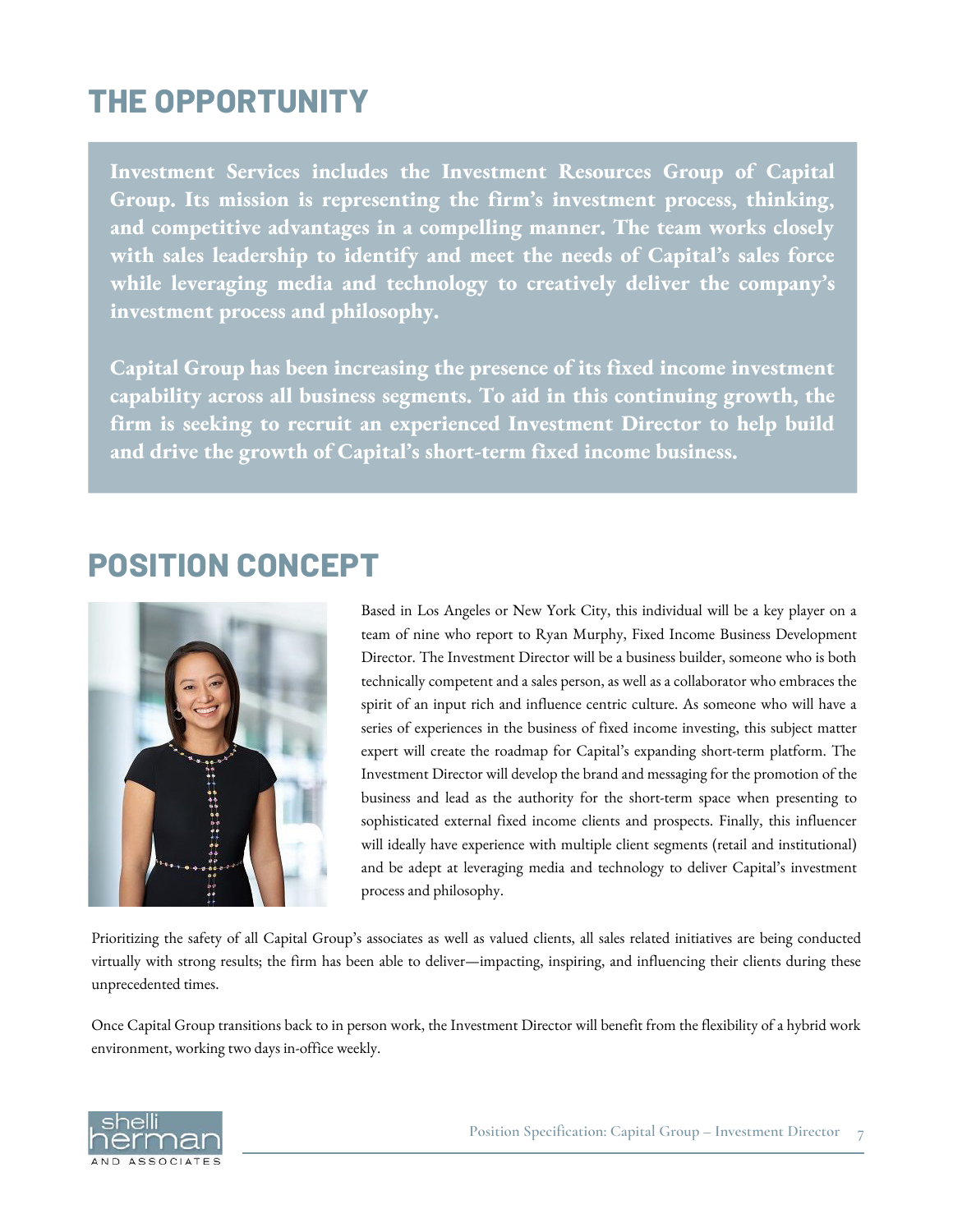# **SPECIFIC RESPONSIBILITIES**

### **BUSINESS DEVELOPMENT**

- Creates the roadmap for driving growth in Capital's short-term fixed income business across retail and institutional channels.
- Develops the content and messaging to establish a differentiated brand for short-term investment management at Capital Group.

### **CLIENT ENGAGEMENT**

- Engages with external clients as a proxy for Capital Group's US fixed income portfolio managers, representing Capital Group at speaking events, sales meetings, and point of sale presentations and serving as the primary contact to clients in delivering investment expertise and capital markets perspective with regard to the US bond market.
- Creates a game plan for engaging with the different distribution methods across retail and institutional channels.
- Ability to clearly articulate the Capital Group investment process, research capabilities, and competitive differences in a clear and concise manner.
- Informs and educates clients regarding Capital Group's fixed income portfolio attribution and results. This person will be the primary contact to clients in delivering investment expertise and capital markets perspective with regard to the fixed income market.
- Acts as the internal subject matter expert regarding fixed income investments, capital markets, and portfolios in all delivery vehicles.
- Works closely with the sales and distribution team as the proxy for portfolio managers to facilitate sales growth and service, as well as defend existing business.
- Presents at internal national sales meetings and other key meetings, as needed.

### **RESEARCH & ANALYSIS**

- Conducts robust quantitative/qualitative research to produce differentiated insight about portfolios and acts as a subject matter expert in reviewing clients' current municipal holdings.
- Creates a variety of content to include competitor analysis, white papers, investment insights, pitch books, and ad-hoc content in response to market events and is a subject matter expert in fixed income.



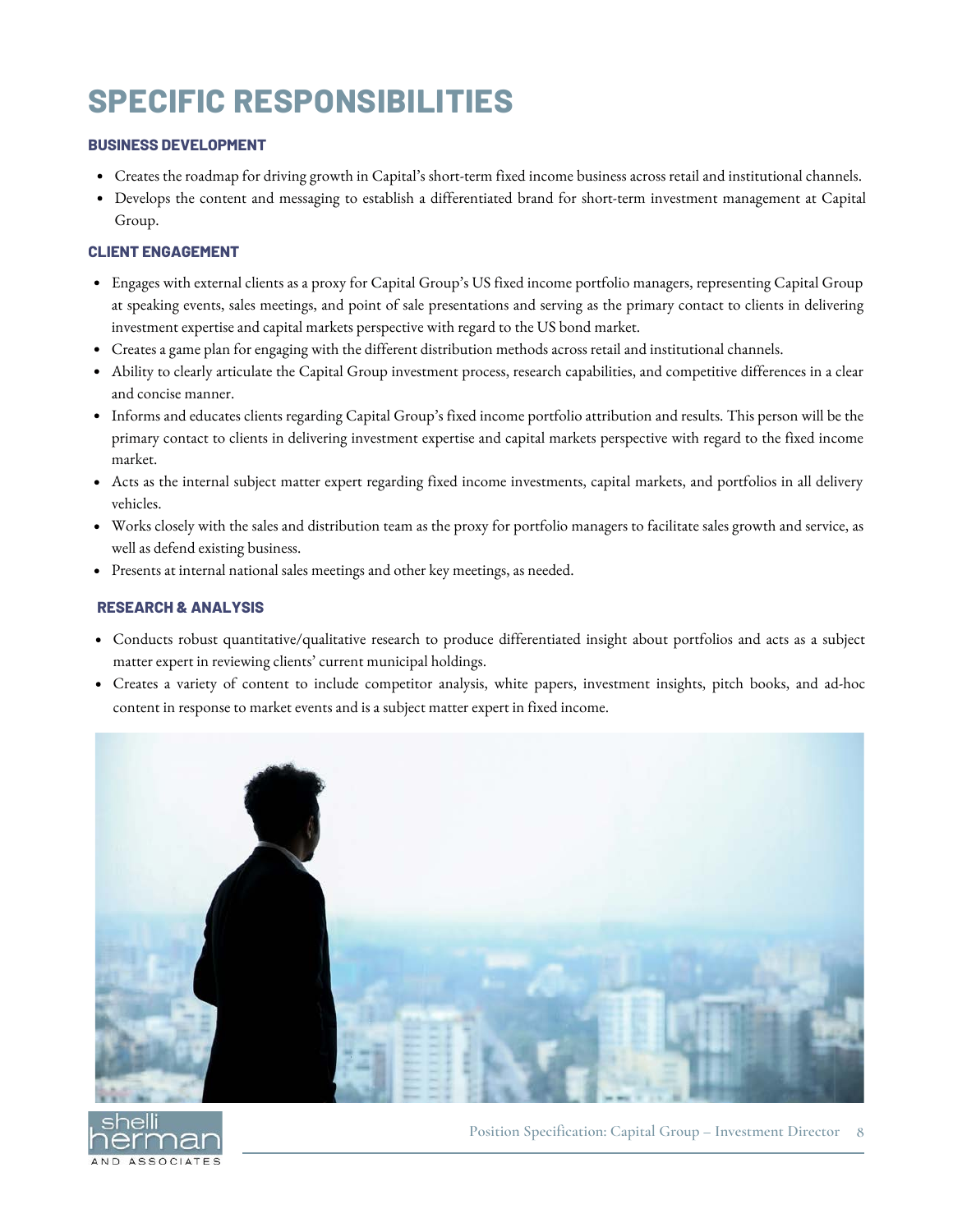# **REQUIRED KNOWLEDGE, SKILLS, & SUCCESS ATTRIBUTES**

**The successful candidate will be an experienced professional who has a proven track record in fixed income investment, a deep knowledge of the investment and research process, and the demonstrated ability to build longterm relationships and influence others. Ideally, this individual will come from another investment management firm and will have a strong understanding of the various distribution channels.**

Additionally, the Investment Director will wholly embrace Capital Group's philosophy around investing, which is based on successful, long-term fund management. They should share in the company's commitment to increasing sales within this framework, embracing long-term relationship building, teamwork, the highest professional integrity, and an unwavering commitment to the shareholder. Expected qualifications include:

- A minimum of 10 years of fixed income investment experience in a role as a Portfolio Manager, Analyst, or Trader including a minimum of three years as a Client Portfolio Manager.
- Demonstrated experience building fixed income franchises—from the idea and implementation stage, through ongoing execution with sales teams. Proficiency across vehicles (mutual funds, ETFs, institutional separate accounts) is imperative and experience across short-term markets and multiple client segments (retail and institutional) is preferred.
- Deep knowledge of the US/global bond markets, strategies, and investment process components including investment research, portfolio management, risk control, benchmark construction, and strategy design.
- Proven effectiveness in articulating the investment/research process to diverse audiences. This will include experience in building effectual and concise strategy pitch booklets.
- A strong track record and the ability to influence senior business leaders on strategic business matters. This persuasive presenter will have the presence to convey authority and competence at a senior corporate level, while making a compelling case to audiences.
- Exceptional interpersonal, written, and verbal communications skills, blended with the ability to be an effective, engaged, and interested listener. Social as well as emotional intelligence and proven effectiveness at building long-term partnerships. This well-rounded collaborator will work skillfully with Capital associates, endeavoring to provide optimal investor outcomes.
- Strong analytical and critical thinking skills with the ability to analyze opportunities and issues. The Investment Director will excel at conducting robust quantitative/qualitative research to produce differentiated insight about portfolios. The Investment Director will also be adept at leveraging technologies.
- A background supported by strong training combined with a current focus on achievement, self-improvement, and a drive to take initiative, while demonstrating sound judgment and patience.
- Motivated by growing businesses, setting goals, and measuring personal performance against them, this professional will have the ability to develop, prioritize, and implement best practices. This appropriately competitive sales leader will possess the highest standards of excellence and organizational skills, while balancing the day-to-day needs of the organization.
- A leadership style that is approachable, purposeful, informative, and open. The Capital Group culture encourages the utmost integrity as well as the highest standards of professional conduct.
- Highly energetic, forward thinking, and hands-on with a strong work ethic, as well as an enthusiastic and passionate approach to work.



**Position Specification: Capital Group – Investment Director 9**